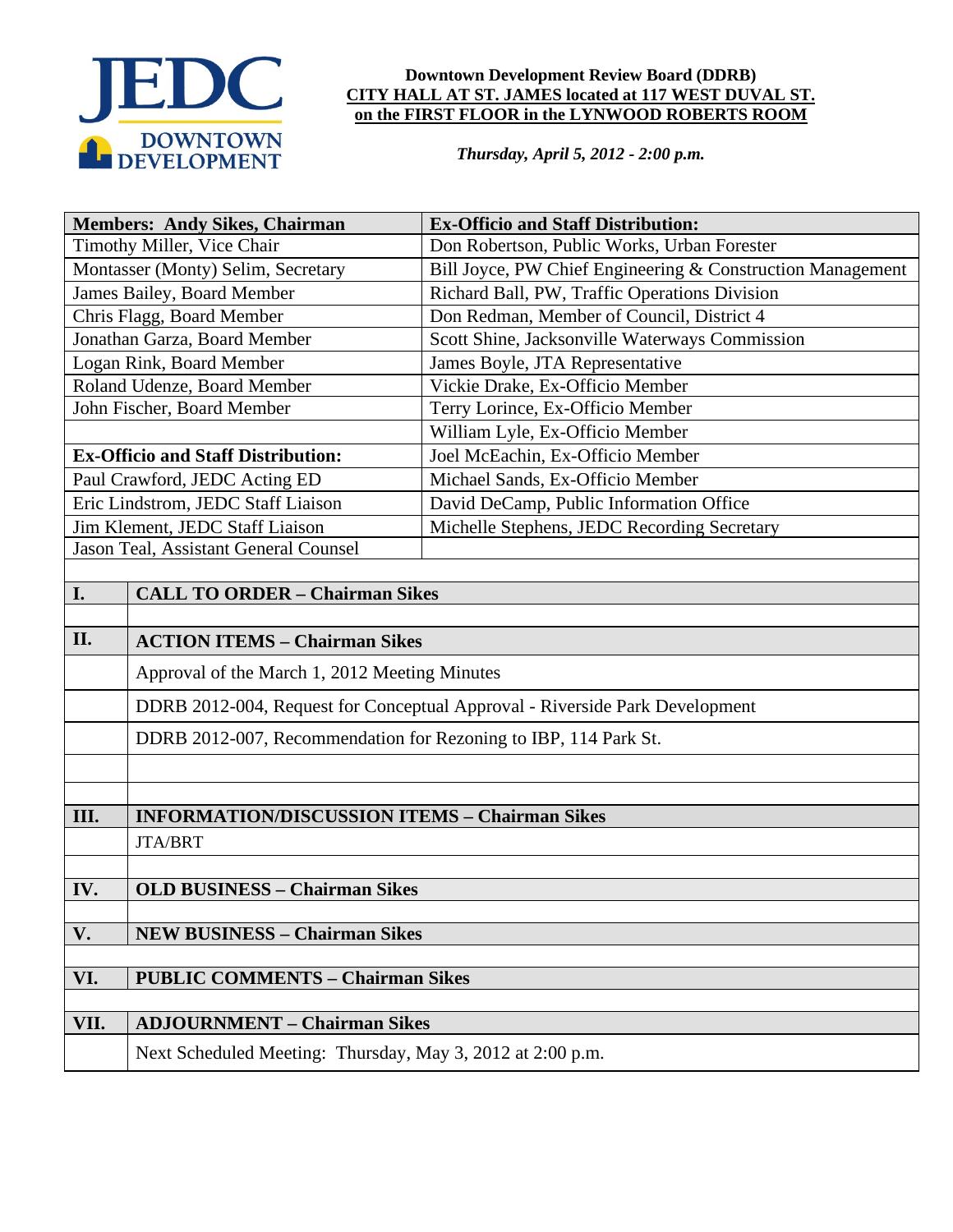

**Downtown Development Review Board (DDRB) CITY HALL AT ST. JAMES located at 117 WEST DUVAL ST. on the FIRST FLOOR in the LYNWOOD ROBERTS ROOM**

*Thursday, April 5, 2012 – 2:00 p.m.*

# **MEETING MINUTES**

**Board Members Present:** Chairman A. Sikes, J. Bailey, T. Miller, L. Rink, J. Fischer, R. Udenze, and C. Flagg

**Board Members Not Present:** Monty Selim and Jonathan Garza

**JEDC Staff Present:** Paul Crawford, Acting Executive Director; Jim Klement, Staff Liaison; Eric Lindstrom, Staff Liaison; and Michelle Stephens, Recording Secretary

**Representing Office of General Counsel:** Jason Teal

## **I. CALL TO ORDER**

Chairman Sikes called the meeting to order at approximately 2:05 p.m.

#### **II. ACTION ITEMS**

#### APPROVAL OF THE MARCH 1, 2012 DDRB MEETING MINUTES

## **THE MARCH 1, 2012 DDRB MEETING MINUTES WERE APPROVED UNANIMOUSLY 7-0.**

## DDRB 2012-004, REQUEST FOR CONCEPTUAL APPROVAL – RIVERSIDE PARK DEVELOPMENT

Mr. Klement reviewed the project report for DDRB 2012-004, Riverside Park Development dated April 5, 2012, recommending conceptual approval for the project subject to four conditions:

- 1. The developer shall receive a deviation to not provide entrances for buildings with frontage on Park, Jackson, Leila and Magnolia streets prior to final DDRB approval.
- 2. The developer shall receive a deviation from the off-street parking requirements to not provide the required parking prior to final DDRB approval.
- 3. The developer shall receive a deviation from the grid pattern criteria to close portions of Oak and Stonewall streets prior to final DDRB approval.
- 4. The developer shall provide additional drawings and specifications clarifying compliance and improvements to streetscapes that include Magnolia, Park, Jackson, Leila and Stonewall streets prior to final DDRB approval.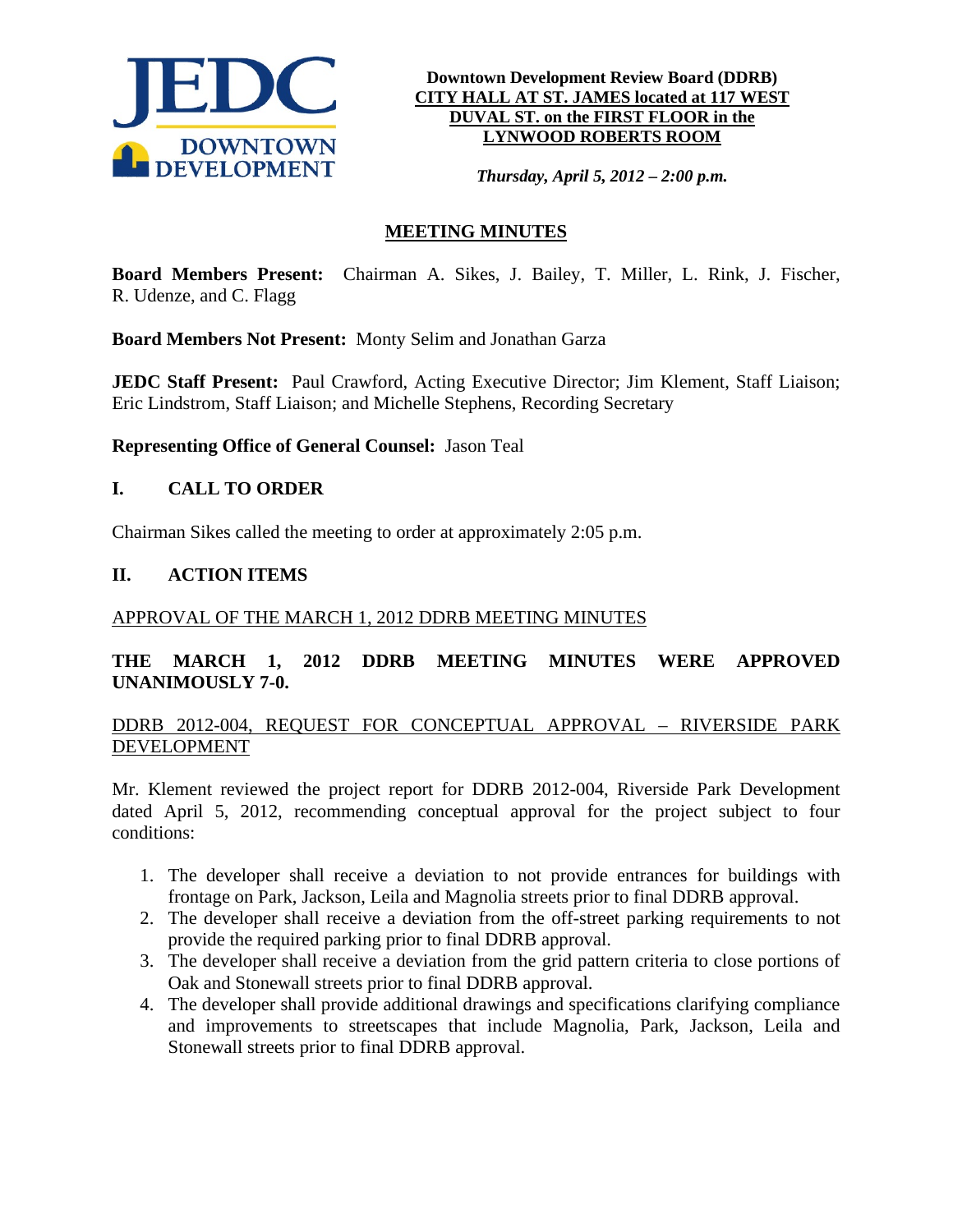Mr. Klement introduced Jeff Smith, an architect for the project from Niles Bolton Associates who provided an overview of the project.

The following were relative comments from the Board:

- Referencing the site plan and specialty paving emphasized that they should do everything possible to keep the specialty paving intact.
- Reiterated the desire for the temporary gating for the community to be just that temporary. As the units populate and the area develops, hopefully it will not be a separated compound within the context of the area.
- Asked that they pay attention to the composition of materials they propose to use. Suggested they introduce metal or something to bring character to the space.
- Interested to see how the facades relate to each other. Concerned how the pedestrian experience on Oak Street will be captured and how the space will feel between the two buildings from the pedestrian prospective.
- Would like to see elevations at the conceptual review. Intrigued to see what the buildings are going to look like.

Because a few of the deviations are potential deal breakers for the project, Mr. Teal asked the Board to share any comments or concerns they have relative to the deviations in order to provide the developer direction.

The Board reviewed and discussed the deviations. The closure for portions of Stonewall and Oak streets to vehicular traffic was of most concern. Some Board members thought the closure was going to be temporary until the project developed, etc. Mr. Smith clarified that the only temporary component might be the pedestrian gate access. It was never the intent for the closure of the streets to be temporary.

Mr. Crawford advised that a street with pavers (as proposed on Oak Street) will not be accepted by the City as a public street. He added that it would also not be accepted with regards to perpendicular parking. The City has a standard that they will accept.

Mr. Teal explained the City's process regarding a request for street closure, which includes City Council approval.

The Board advised the developer that the condition they would most likely place on the deviation request for the road closure would be that specialty paving be used as proposed in the site plan presented today.

Mr. Teal advised that the deviations would be voted on immediately prior to the vote of final approval for the project.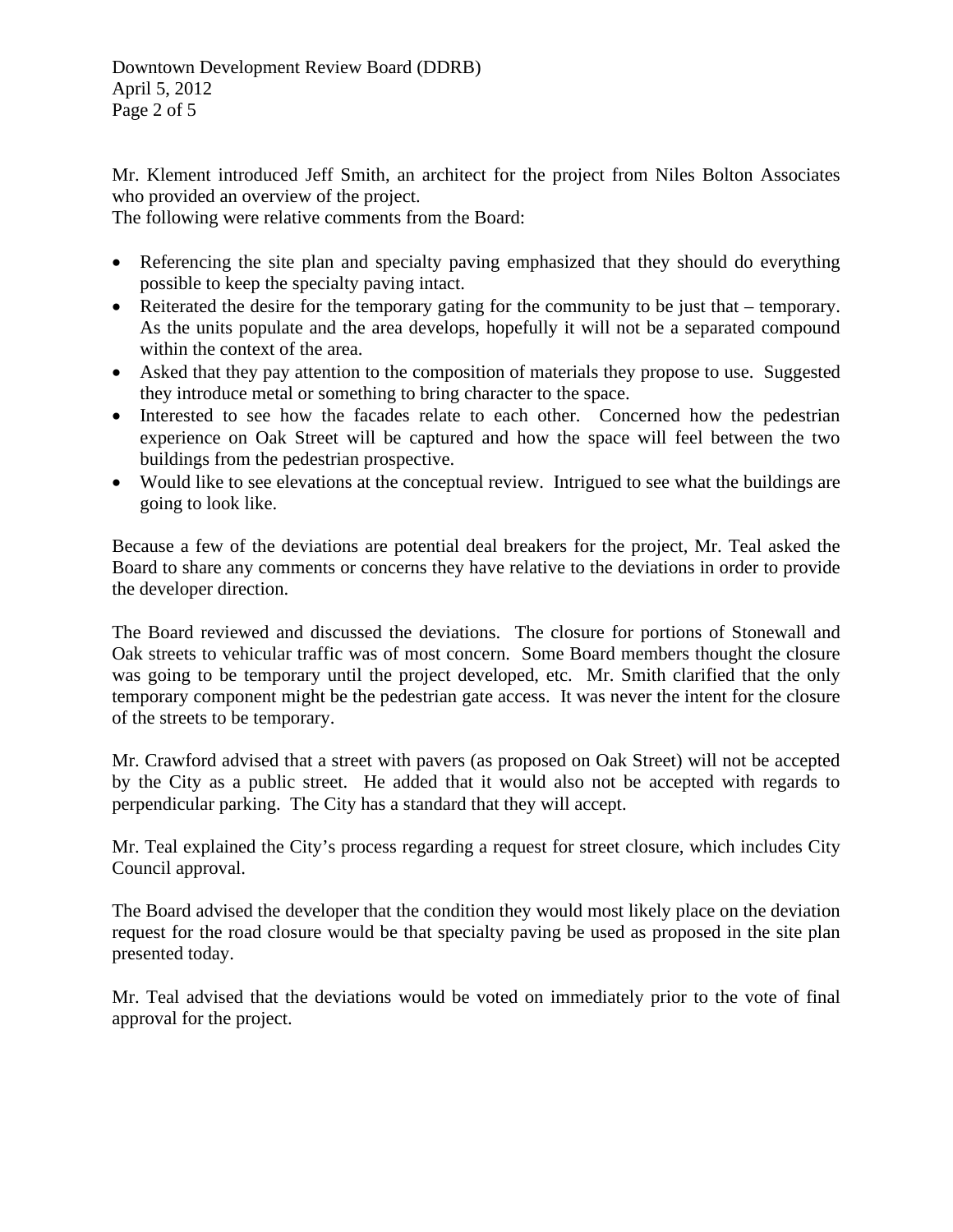**A MOTION WAS MADE BY BOARD MEMBER FLAGG AND SECONDED BY BOARD MEMBER MILLER GRANTING CONCEPUTAL APPROVAL FOR DDRB APPLICATION 2012-04, RIVERSIDE PARK DEVELOPMENT SUBJECT TO THE CONDITIONS NOTED BELOW. THE MOTION PASSED UNANIMOUSLY 7-0.** 

- **1. Prior to final DDRB approval, the developer shall receive a deviation from providing entrances for buildings with frontage on Park, Jackson, Leila and Magnolia streets.**
- **2. Prior to final DDRB approval, the developer shall receive a deviation from the offstreet parking requirements to not provide the required number of parking spaces.**
- **3. Prior to final DDRB approval, the developer shall receive a deviation from the grid pattern criteria to close portions of Oak and Stonewall streets.**
- **4. Prior to final DDRB approval, the developer shall provide additional drawings and specifications clarifying compliance and improvements to streetscapes that include Magnolia, Park, Jackson, Leila and Stonewall streets as well as receive any necessary deviations from those standards.**

Chairman Sikes advised that the meeting was open for public hearing. There were no speakers.

## DDRB 2012-007, RECOMMENDATION FOR REZONING TO IBP, 114 PARK STREET

Mr. Klement reviewed the Planning and Development Department's report for Ordinance 2012- 169, application for rezoning from RMD-C to IBP dated April 12, 2012. He advised that the Downtown Development Review Board (DDRB) sits as the Planning Commission for items within the Downtown Overlay Zone. Existing procedural legislative law requires the DDRB to review the Ordinance and make a recommendation to the governing body, the Jacksonville City Council.

Additionally, the DDRB staff is encouraged to see continued development in the Brooklyn and Riverside Avenue District and supports the reuse of an existing building. Additionally, the permitted uses of the IBP District, with the noted performance criteria, requiring all activity to be conducted within an enclosed building, no outside storage, loading and parking areas requiring landscaping will continue to bring positive improvements to the area. Therefore, the DDRB staff recommends approval of Application 2012-169, rezoning at 114 Park Street from RMD-C to IBP.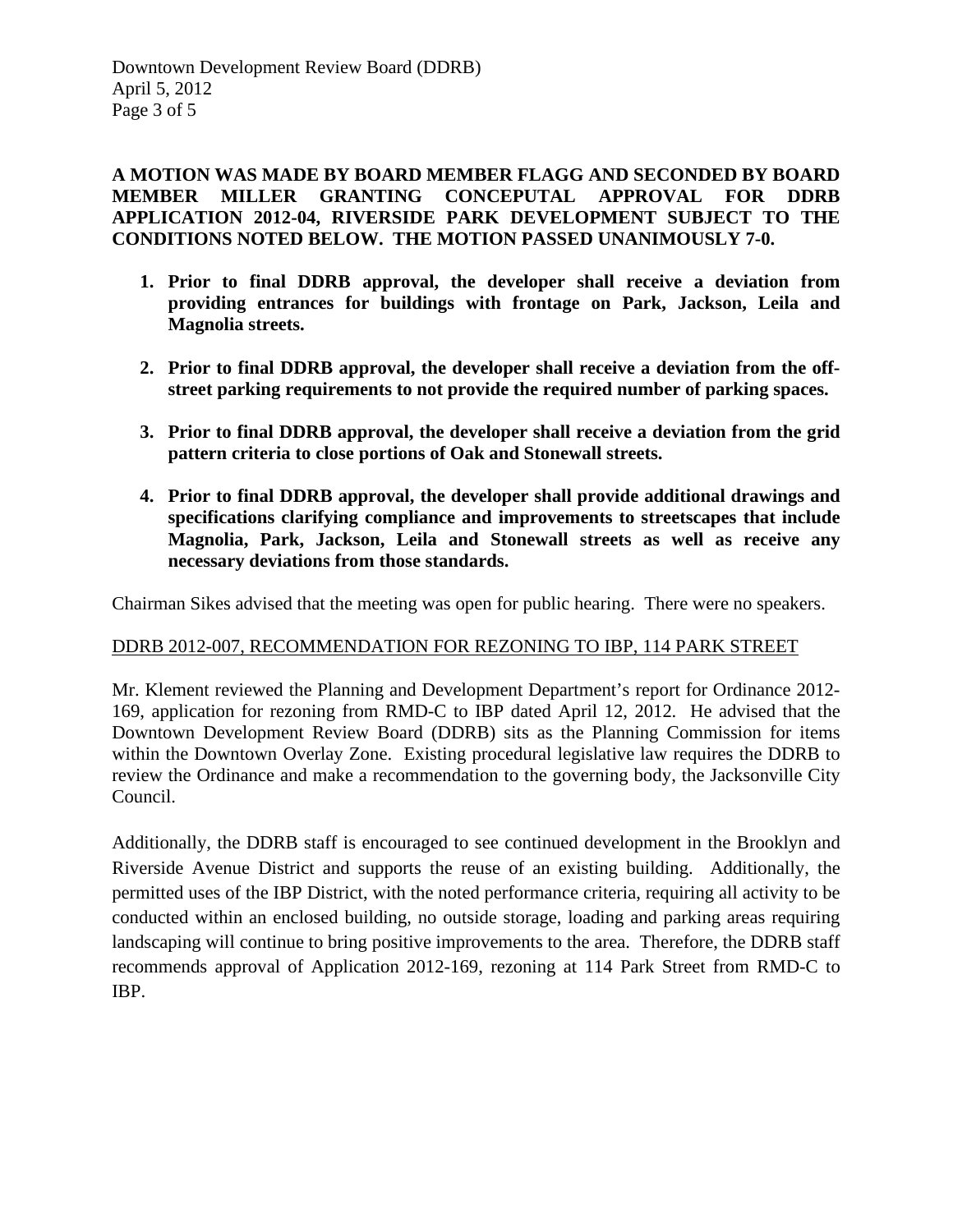Mr. Klement introduced Charles Mann, who provided an overview of the request on behalf of Paul Harden.

Chairman Sikes requested that staff in the future when asking the Board to review and approve rezoning applications provide a site map that depicts the surrounding uses and also a copy of the list in the code that outlines what uses are permitted in particular zones.

There were no adverse comments regarding the rezoning from the Board.

**A MOTION WAS MADE BY BOARD MEMBER UDENZE AND SECONDED BY BOARD MEMBER RINK RECOMMENDING APPROVAL OF APPLICATION 2012- 169, REZONING AT 114 PARK STREET FROM RMD-C TO IBP SUBJECT TO THE CONDITION THAT THE ORDINANCE IS AMENDED TO REFLECT THE CHANGE FROM IL TO IBP. THE MOTION PASSED UNANIMOUSLY 7-0.** 

# **III. INFORMATION/DISCUSSION ITEMS**

## JTA/BRT

Mr. Neal Nance, Design Project Manager for JTA's downtown BRT project, provided an update on the project.

## **IV. OLD BUSINESS**

No old business was discussed.

## **V. NEW BUSINESS**

The Board asked staff to provide a report of projects approved that will soon meet the one year threshold.

Mr. Teal advised that a revision to the Bylaws, Section 6.1 Meetings would be taken up for action at the next Board meeting. The current section reads that the DDRB will meet at the Police and Fire Pension Fund Bldg. and need to be revised since the JEDC has moved to City Hall.

## **VI. PUBLIC COMMENTS**

There were no comments from the public.